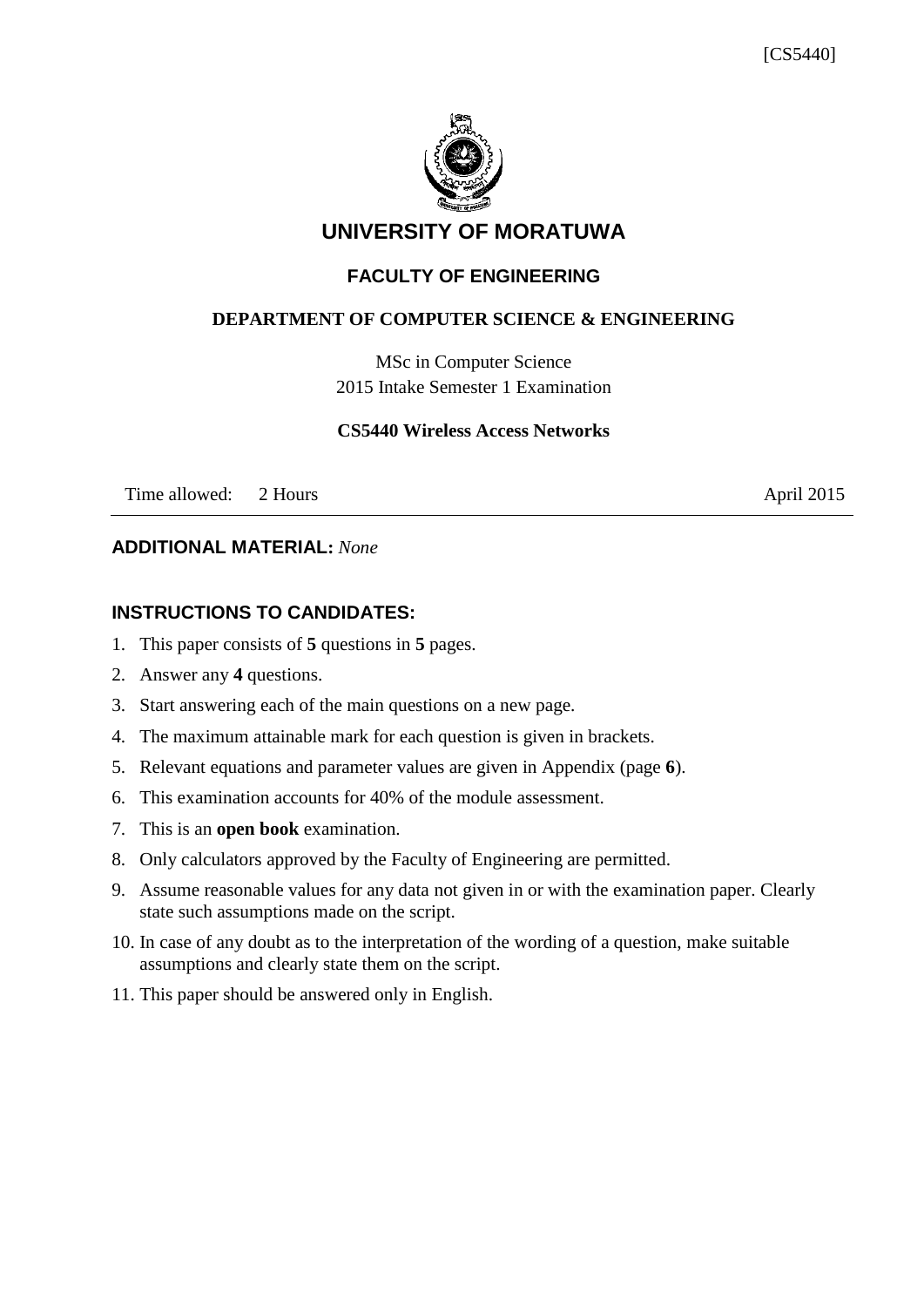### **Question 1 (25 marks)**

| (i)  | While reflection of wireless signals is usually considered as problematic, several<br>wireless technologies consider reflection as a benefit. Using suitable examples<br>explain how reflection can become an advantage in one wireless technology while it<br>becomes a disadvantage in another.           |                                                                                                                                                                                                                                                                                                                                                         | [6]   |
|------|-------------------------------------------------------------------------------------------------------------------------------------------------------------------------------------------------------------------------------------------------------------------------------------------------------------|---------------------------------------------------------------------------------------------------------------------------------------------------------------------------------------------------------------------------------------------------------------------------------------------------------------------------------------------------------|-------|
| (ii) | International Space Station (ISS) is positioned 400 km from the surface of the Earth. It<br>uses a telephone system similar to satellite telephones. It transmits a 1.6 GHz wireless<br>signal with a transmit power of 2.2 W. The transmitting antenna gain is 10 dB and<br>receiver antenna gain is 3 dB. |                                                                                                                                                                                                                                                                                                                                                         |       |
|      |                                                                                                                                                                                                                                                                                                             | a) Find the received power for the link from the ISS to a satellite phone on the ISS-<br>control-station on Earth.                                                                                                                                                                                                                                      | $[4]$ |
|      |                                                                                                                                                                                                                                                                                                             | b) What is the Signal to Noise Ratio (SNR), if the receiver antenna temperature is<br>290 K and receiver bandwidth is 31.5 KHz?                                                                                                                                                                                                                         | $[4]$ |
|      | $\mathbf{c}$ )                                                                                                                                                                                                                                                                                              | Is the SNR sufficient to operate the satellite phone at an acceptable voice<br>quality? Briefly explain.                                                                                                                                                                                                                                                | $[3]$ |
|      | d)                                                                                                                                                                                                                                                                                                          | What type of an antenna would you recommend for the satellite phone on ISS-<br>control-station on Earth? Briefly explain.                                                                                                                                                                                                                               | $[4]$ |
|      | e)                                                                                                                                                                                                                                                                                                          | As the ISS is relatively close to the surface of the Earth, it rotates much faster<br>than the surface of the Earth. Hence, a call cannot be directly connected to the<br>same ISS-control-station for a long time. Would you recommend soft handoff or<br>hard handoff when transferring a connection from one station to another?<br>Briefly explain. | $[4]$ |

### **Question 2 (25 marks)**

- (i) In practice IEEE 802.11b (i.e., Direct Sequence Spread Spectrum (DSSS) based W<sub>i-Fi</sub>) technology can use only channels 1, 6, and 11 simultaneously. Using a  $\frac{1}{2}$  suitable diagram explain why other channels cannot be used simultaneously. [5]
- (ii) When asked about the opinion from a networking consultant about making a medium sized office entirely Wi-Fi, he gave the following answer.

"I would not recommend having only a Wi-Fi network in your office. For example, we did that in our office. But later our software development team said they experienced high latency when they SSH into servers using the Wi-Fi network, even though the servers were in our own server room. Therefore, now we have given a separate Ethernet LAN for our development team to connect to the servers. But others in our office use only the Wi-Fi network."

Do you agree or disagree with the recommendation of the consultant? Briefly explain. [5]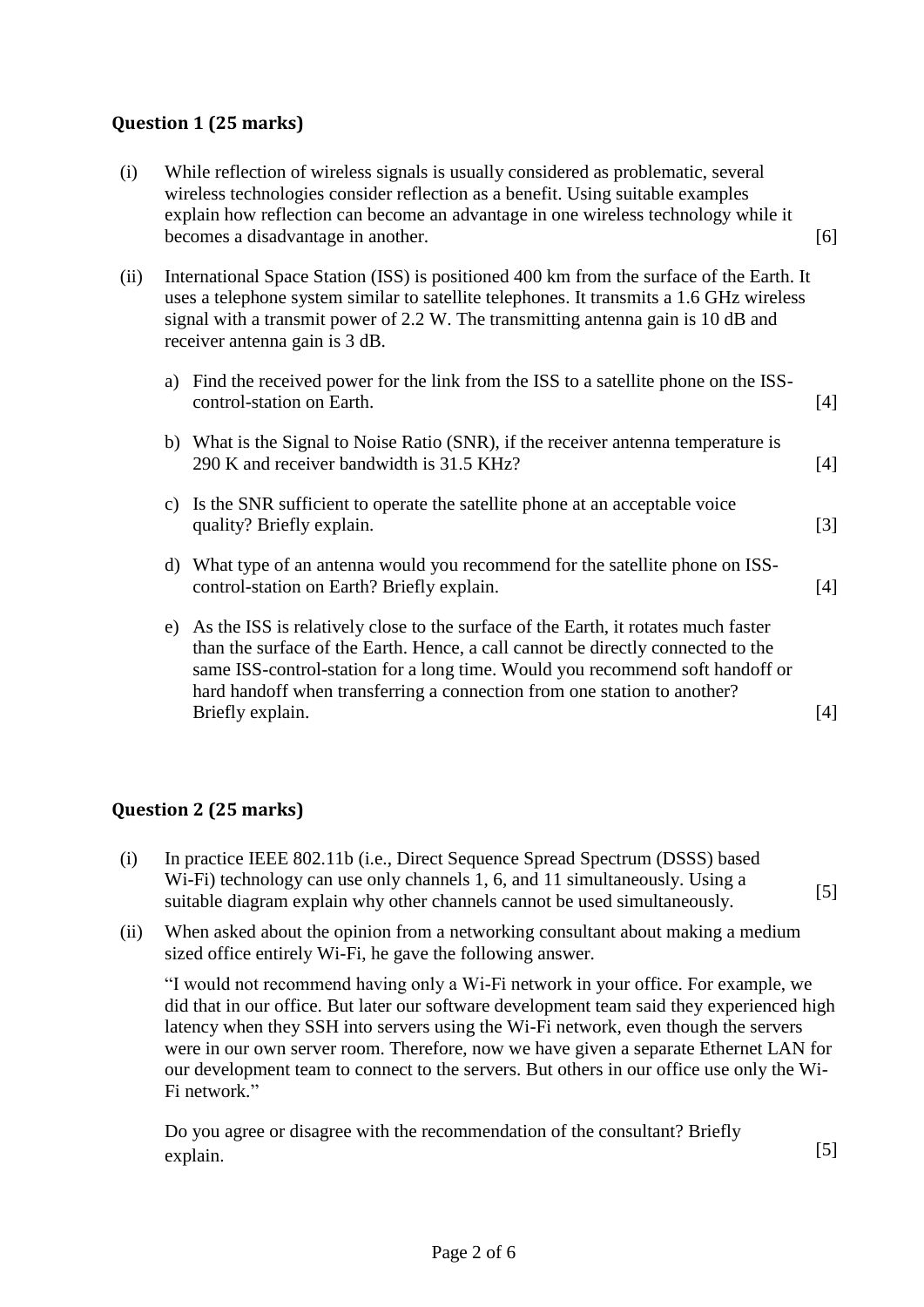| (iii) | "Evolved High-Speed Packet Access (HSPA+) is a better alternative than 4G Long<br>Term Evolution (LTE)".                                                                              |                              |
|-------|---------------------------------------------------------------------------------------------------------------------------------------------------------------------------------------|------------------------------|
|       | Do you agree or disagree with this statement? Briefly explain.                                                                                                                        | [5]                          |
| (iv)  | LTE offers several deployment options such as Macro, Femto, and Pico. Discuss<br>why such multiple deployment options are required.                                                   | [5]                          |
| (v)   | In addition to increased bandwidth, 4G LTE technology also provides better Quality<br>of Service (QoS). Discuss what types of applications can benefit from such QoS<br>enhancements. | $\left\lceil 5 \right\rceil$ |

#### **Question 3 (25 marks)**

Following is a diagram of a Wireless Sensor Network (WSN) deployed to monitor a volcano. It illustrates the follow of data from sensor motes to the base station.



Source: http://fiji.eecs.harvard.edu/Volcano

| (i)   | What wireless technology would you recommend for the communication among<br>sensor motes? Justify your recommendation.                                                   | $\lceil 3 \rceil$ |
|-------|--------------------------------------------------------------------------------------------------------------------------------------------------------------------------|-------------------|
| (ii)  | What wireless technology would you recommend for the communication between<br>the base station and gateway (i.e., FreeWave radio modem)? Justify your<br>recommendation. | $\lceil 3 \rceil$ |
| (iii) | What type of a network topology would you recommend for interconnecting the                                                                                              |                   |

sensor motes? You may assume communication is mostly unidirectional from sensor motes to base station. Justify your recommendation. [4]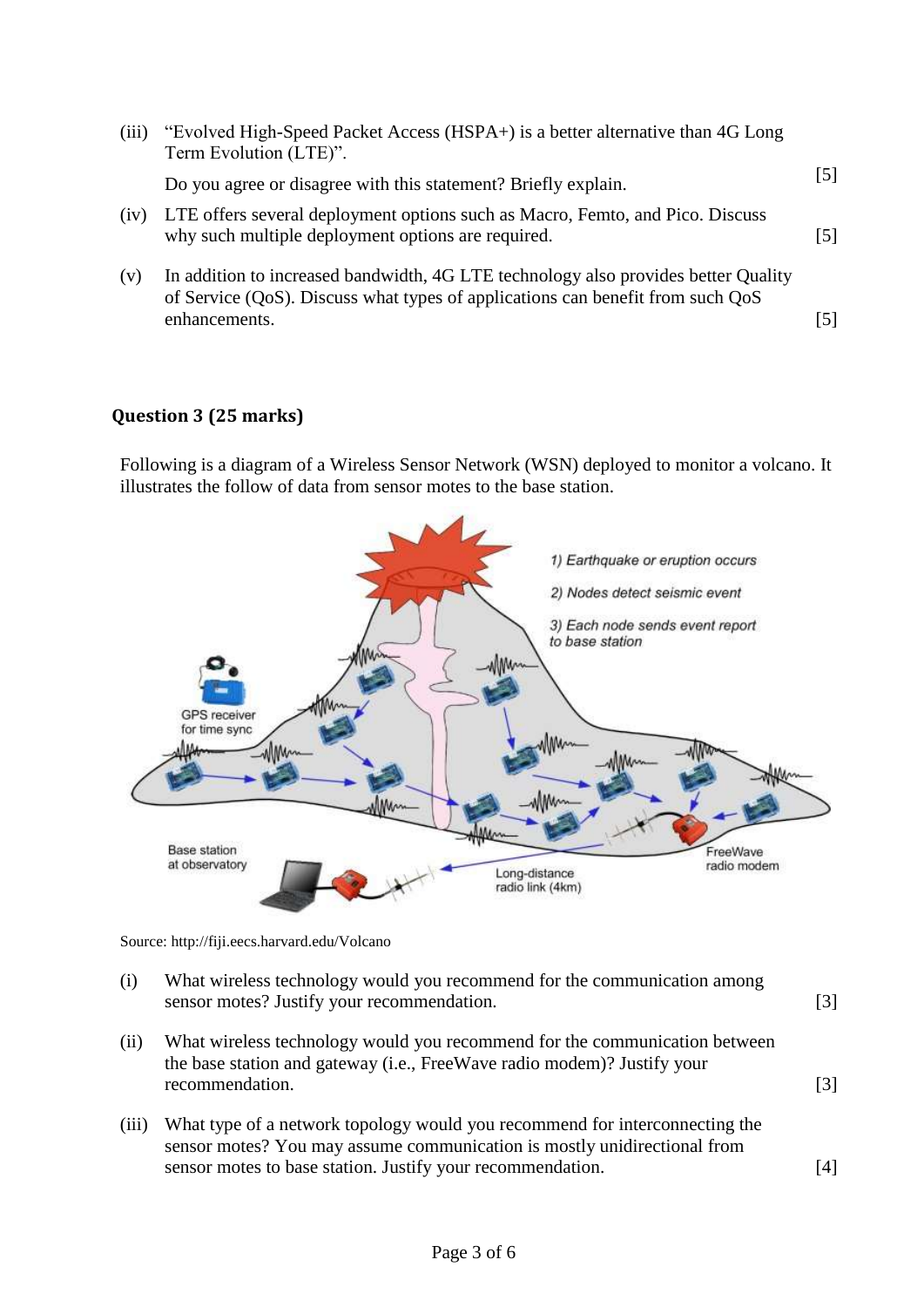| (iv)                                                                                                                                                        | Suppose the frequency of the transmitter is 2.4 GHz and the transmission power is<br>6.3 mW. Gains of both the transmitting and receiving antennas are 1. |                   |  |
|-------------------------------------------------------------------------------------------------------------------------------------------------------------|-----------------------------------------------------------------------------------------------------------------------------------------------------------|-------------------|--|
|                                                                                                                                                             | a) What is the received power at $75 \text{ m}$ ?                                                                                                         | [4]               |  |
|                                                                                                                                                             | b) Can the signals be received at an acceptable quality at a distance of 75 m?<br>Assume the sensitivity level of the proposed receiver is -90 dBmW.      | $\lceil 3 \rceil$ |  |
| Recommend a suitable solution to address each of the following challenges faced by this<br>(v)<br>WSN. Give a one sentence justification for each solution. |                                                                                                                                                           |                   |  |
|                                                                                                                                                             | Deployment of sensor motes.<br>a)                                                                                                                         | $\lceil 2 \rceil$ |  |
|                                                                                                                                                             | b) Data dissemination from sensor motes to the gateway.                                                                                                   | $\lceil 2 \rceil$ |  |
|                                                                                                                                                             | Not missing any of the volcanic eruptions and associated Earthquakes.<br>C)                                                                               | $\lceil 2 \rceil$ |  |
|                                                                                                                                                             | Unattended operation over a long time period.<br>d)                                                                                                       | $[2]$             |  |

#### **Question 4 (25 marks)**

(i) Among many applications of Inter-Vehicle Communication, safety applications are the most popular. One such safety application is to inform the cars/drivers that the car in front of them is applying the brakes. This can be achieved by sending a message from the car that applies braking to all the cars behind it. This message may indicate the location of the car and intensity of breaking, e.g., slow breaking vs. rapid breaking. When such a message is received, cars behind can automatically apply brakes with a suitable force/intensity. How much of a break force to apply can be determined by the gap between the two cars, current speed, and intensity of the brake applied by the car in front of them.

|      | a) | Briefly explain 3 wireless-network-related challenges you may have to<br>overcome while developing such a solution?                           | [6]               |
|------|----|-----------------------------------------------------------------------------------------------------------------------------------------------|-------------------|
|      |    | b) Briefly explain how each of the challenges you mentioned in part (a) can be<br>overcome with existing technologies.                        | [6]               |
|      | C) | Explain why Data-Centric Routing is more suitable for this solution than<br>TCP/IP.                                                           | $\lceil 3 \rceil$ |
|      |    | d) What kind of security issues need to be addressed by this solution.                                                                        | [4]               |
| (ii) |    | Using a suitable diagram explain what is the Triangular Routing Problem in mobile<br>IP. Also explain a possible solution to fix the problem. | 16 I              |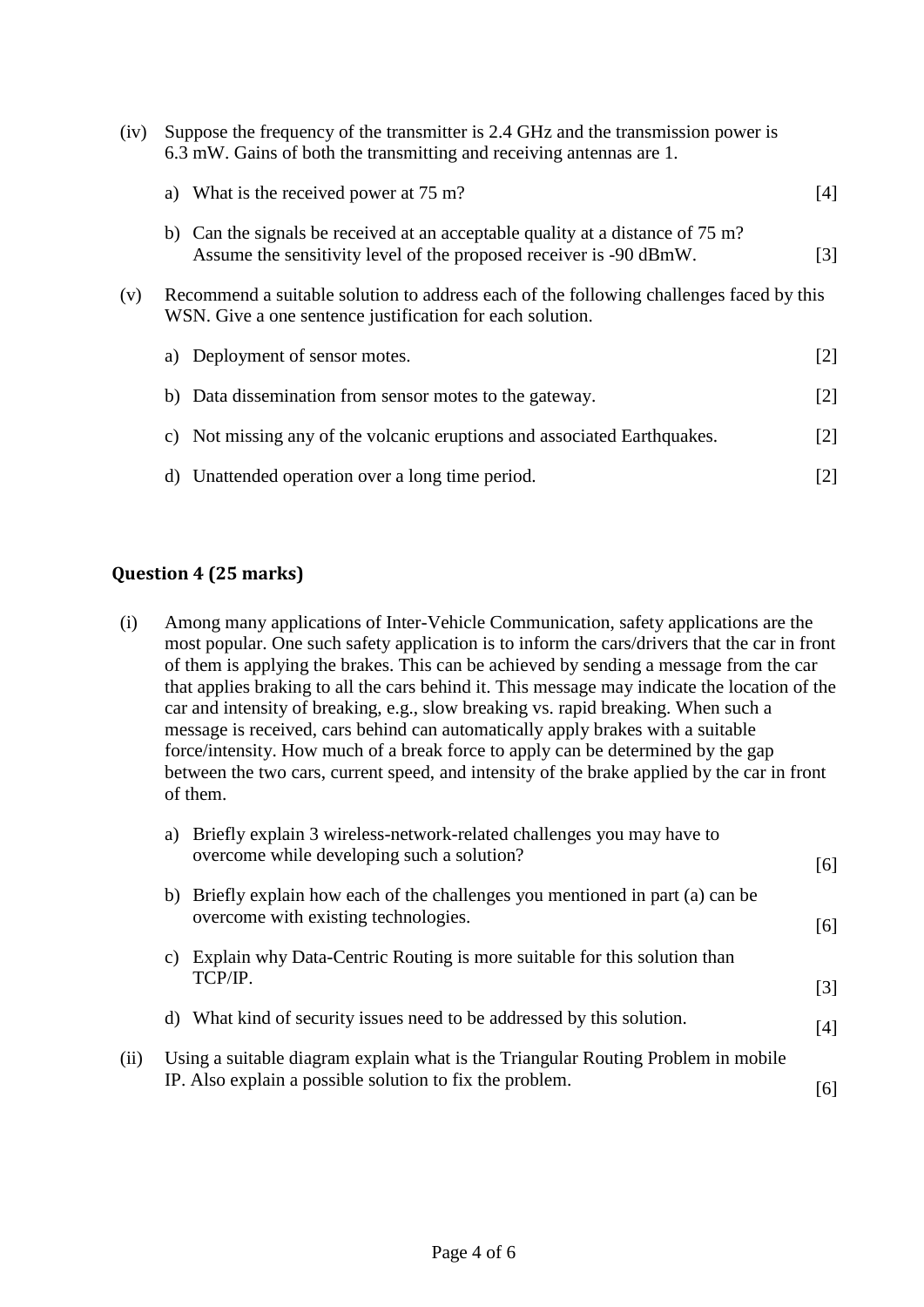# **Question 5 (25 marks)**

Following is a diagram of a typical body sensor network and its backend.



Source: http://robotics.ece.mtu.edu

| (i)   | "This application/system falls under the domain of Internet of Things (IoT)"                                                                                |                   |
|-------|-------------------------------------------------------------------------------------------------------------------------------------------------------------|-------------------|
|       | Do you agree or disagree with this statement? Briefly discuss.                                                                                              | $\lceil 3 \rceil$ |
| (ii)  | What type of a wireless technology would you recommend to connect the sensors<br>attached to the body to the smart phone? Justify your recommendation.      | $\lceil 3 \rceil$ |
| (iii) | What type of a wireless technology would you recommend to connect the smart<br>phone to the backend? Justify your recommendation.                           | $\lceil 3 \rceil$ |
| (iv)  | Design a suitable messaging format to transfer the data between the sensors and the<br>backend ( <i>i.e.</i> , data center). Clearly state any assumptions. | $\lceil 5 \rceil$ |
| (v)   | Draw a suitable architecture for this application/system while illustrating key<br>components/layers related to communication and computation.              | $\lceil 5 \rceil$ |
| (vi)  | List 3 security and privacy issues of this application/system and how those issues<br>can be addressed using existing techniques and best practices.        | [6]               |